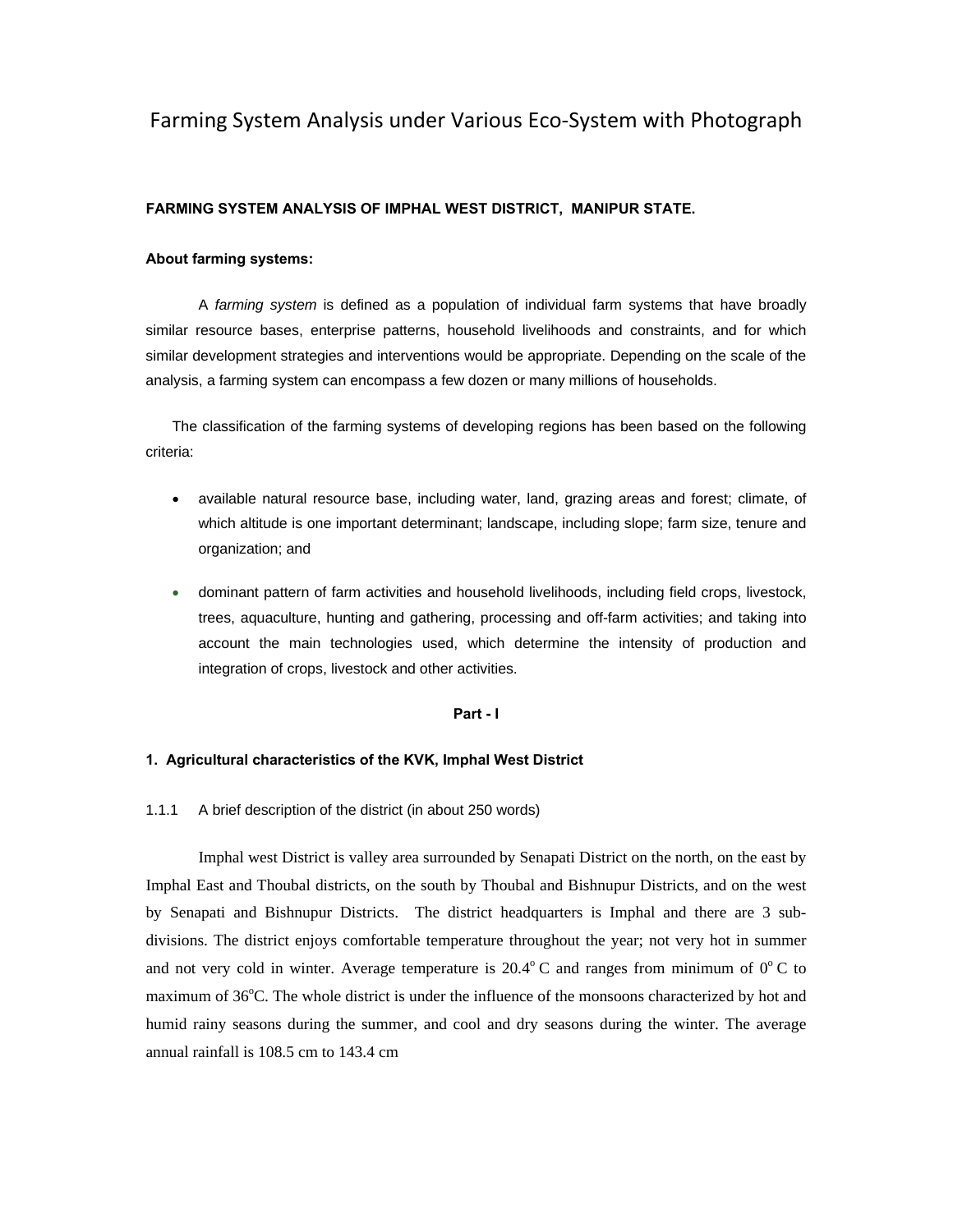The valley area of Imphal West district is fertile land and is mainly made up of alluvial soil of recent origin. The valley was once full of swamps and marshy lands, the important ones being Lamphelpat, Takyelpat, Sangaipat, Kakwapat, Poiroupat (pat means lake). The soils are mainly made up of shallow black, brown and alluvial soils which have been technically classified as *Udalfs-Ochrepts* and *Orchrepts-Aquepts-Fluvents*. The district receives annual rainfall of 1192.2 mm/year. The district gets rainfall from the South-West monsoon. Foot hills constitute negligible area and is left fallow.

The population of Imphal West District 4,39,532 (Census 2001)and No. of inhabited Village is 134 (2001 census). Out of the total work force 39% are in agricultural sectors and 61% in nonagricultural sectors.

 Rice is the main crop of the state as well as the district followed by rabi crops like rapeseed mustard, pea and other winter vegetables. As Imphal west district has vast area of water bodies (Villages located at the periphery of the loktak lake) fishery is an important enterprise giving good profit.

|        | $\sim$ control in relation to longitude and latitude. So $\sim$ $\sim$ |  |                                                                                |  |
|--------|------------------------------------------------------------------------|--|--------------------------------------------------------------------------------|--|
| 1.1.3  | Altitude from MSL                                                      |  | $: 774 \text{ m}$                                                              |  |
| 1.1.4  | Boundaries of your district                                            |  | : E : Imphal East Dist. W : Thoubal Dist.                                      |  |
|        |                                                                        |  | N :SenapatiDist.<br>S: Thoubal Dist.                                           |  |
|        |                                                                        |  | NE: Ukhrul Dist.<br>SE: Imphal East Dist.<br>SW: Thoubal Dist.<br>NW: Senapati |  |
| 1.1.5  | Total population                                                       |  | : 2,08,368                                                                     |  |
| 1.1.6  | Area of the district                                                   |  | 519 sq km                                                                      |  |
| 1.1.7  | Population density                                                     |  | 856/sq.km (to be calculated based on total                                     |  |
|        | population and area of the district)                                   |  |                                                                                |  |
| 1.1.8  | Literacy percentage                                                    |  | 66.94                                                                          |  |
| 1.1.9  | Status of agriculture                                                  |  | Rainfed (Rainfed/irrigated/Shifting etc)                                       |  |
| 1.1.10 | Farmers                                                                |  |                                                                                |  |
|        | a. Big farmers                                                         |  | 205 (nos)                                                                      |  |
|        | b. Small farmers                                                       |  | 5810                                                                           |  |
|        | c. Marginal farmers                                                    |  | 13120                                                                          |  |
|        | d. Agricultural labourers                                              |  | : 51,278                                                                       |  |
| 1.1.11 | Farm labour mobility                                                   |  |                                                                                |  |
|        | a. Is sufficient farm labour available in your district                |  | <b>YES</b>                                                                     |  |
|        | b. If 'NO' from which places do they come from?                        |  | <b>NA</b>                                                                      |  |
|        | c. If 'YES' whether they do work in nearby or other districts also?    |  | <b>YES</b>                                                                     |  |
|        | d. if 'YES' to which districts they go for work?                       |  | : Imphal East, Thoubal and Bisnupur.                                           |  |

1.1.2 Position in relation to longitude and latitude:  $93^{\circ}$  54' E and  $24^{\circ}$  45' N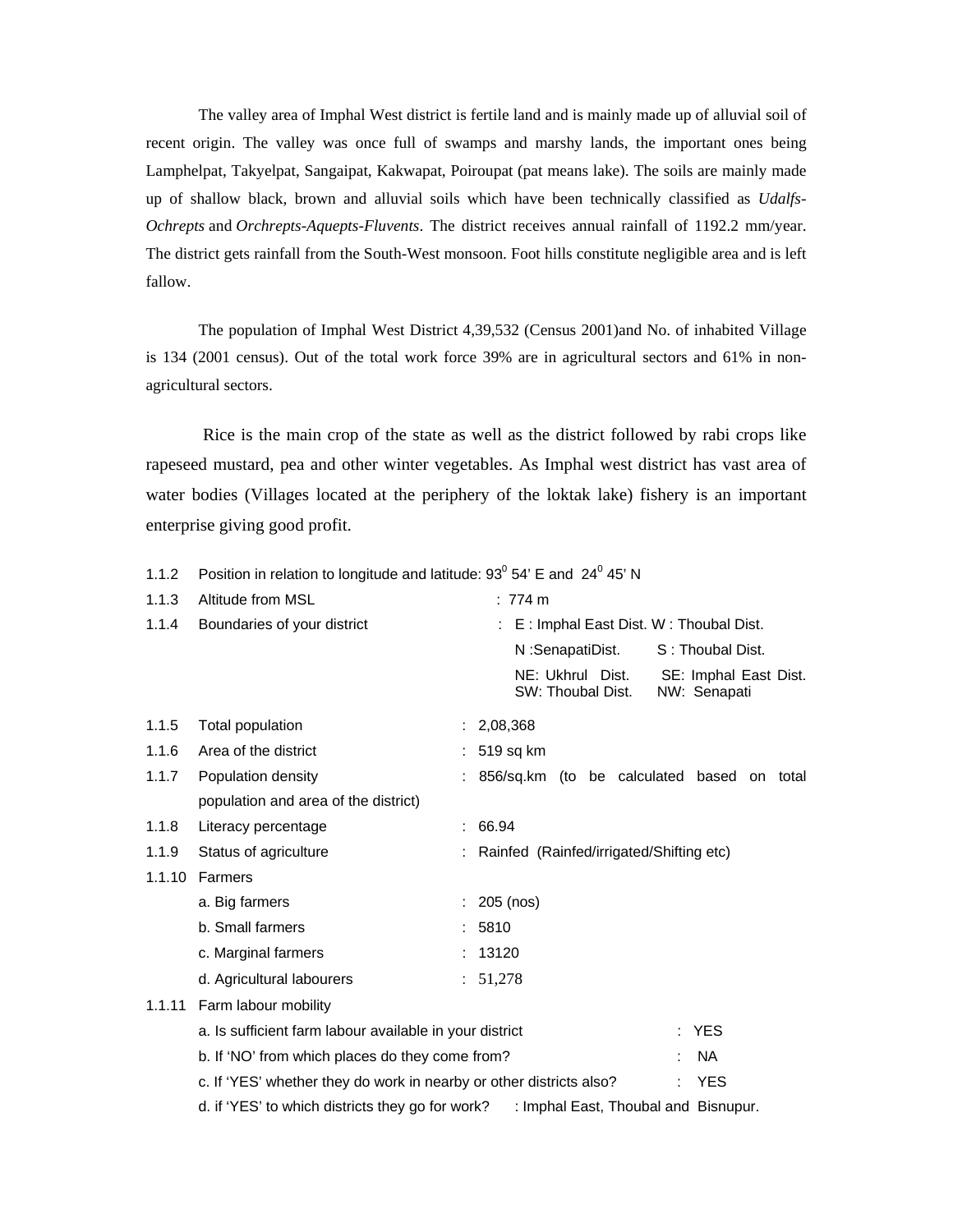### **1.2 Physiography**

| 1.2.1 Highlands   | $\therefore$ - (in ha) |
|-------------------|------------------------|
| 1.2.2 Midlands    | :20.76 sq. km          |
| 1.2.3 Lowlands    | $: 31.14$ sq. km       |
| 1.2.4 Hilly tract | . .                    |

1.2.5 General nature of the terrain (in about 50 words)

The Imphal West District falls in the Category of Manipur valley region. It is a tiny plain surrounded by plain and hill districts. Plain area consists of medium low land, midlands and lowlands. Low land area comprises major portion which is at the periphery of the loktak lake. The valley area of Imphal West district is fertile land and is mainly made up of alluvial soil of recent origin. Hills and foot hills have red soil containing medium to high organic matter and suitable for cultivation of fruits and vegetables. Soils of both hill and valley are acidic ranging from 4.5 to 5.5 pH.

### **1.3 Climates (Please tick the appropriate one)**

- 1.3.1 Arid/Semi-arid/Not Applicable
- 1.3.2 Tropical/Sub-tropical/Not Applicable **√**
- 1.3.3 Temperate/Sub-temperate/Not Applicable **√**
- 1.3.4 Humid/Sub-humid/Not Applicable
- 1.3.5 Pattern of rainfall in different months (Provide as high, medium or low)

| Jan | Feb | Mar | Apr | May | Jun | Jul | Aug | Sep | Oct <sup>1</sup> | <b>Nov</b> | Dec |
|-----|-----|-----|-----|-----|-----|-----|-----|-----|------------------|------------|-----|
| --  | -   | M   | M   |     |     |     |     | M   | M                | -          |     |

- 1.3.6 Did you observe any special weather phenomenon in your district? If yes, please provide a short write up in about 100 words.  $\blacksquare$  : NA
- 1.3.7 Maximum and minimum temperatures recorded : Max: 29.4 Min: 6.1 (average of 10 yrs.)

| SI. No      | Crop                   | Critical periods of growth   | Coinciding calendar month(s) |
|-------------|------------------------|------------------------------|------------------------------|
| 1.          | Rice                   | Flowering and PI stage       | <b>August and September</b>  |
| 2.<br>Maize |                        | Silking                      | June                         |
| 3.          | Potato                 | Germination and tokenization | November and February        |
| 4.          | Pea                    | Vegetative stage             | January and February         |
| 5.          | Rape<br>and<br>Mustard | Flowering                    | January                      |

### **1.4 Soils**

- 1.4.1 Which are the Soil group classifications present in your district?
	- 1. Alluvial soil
	- 2. Black soil
	- 3. (Add more if any)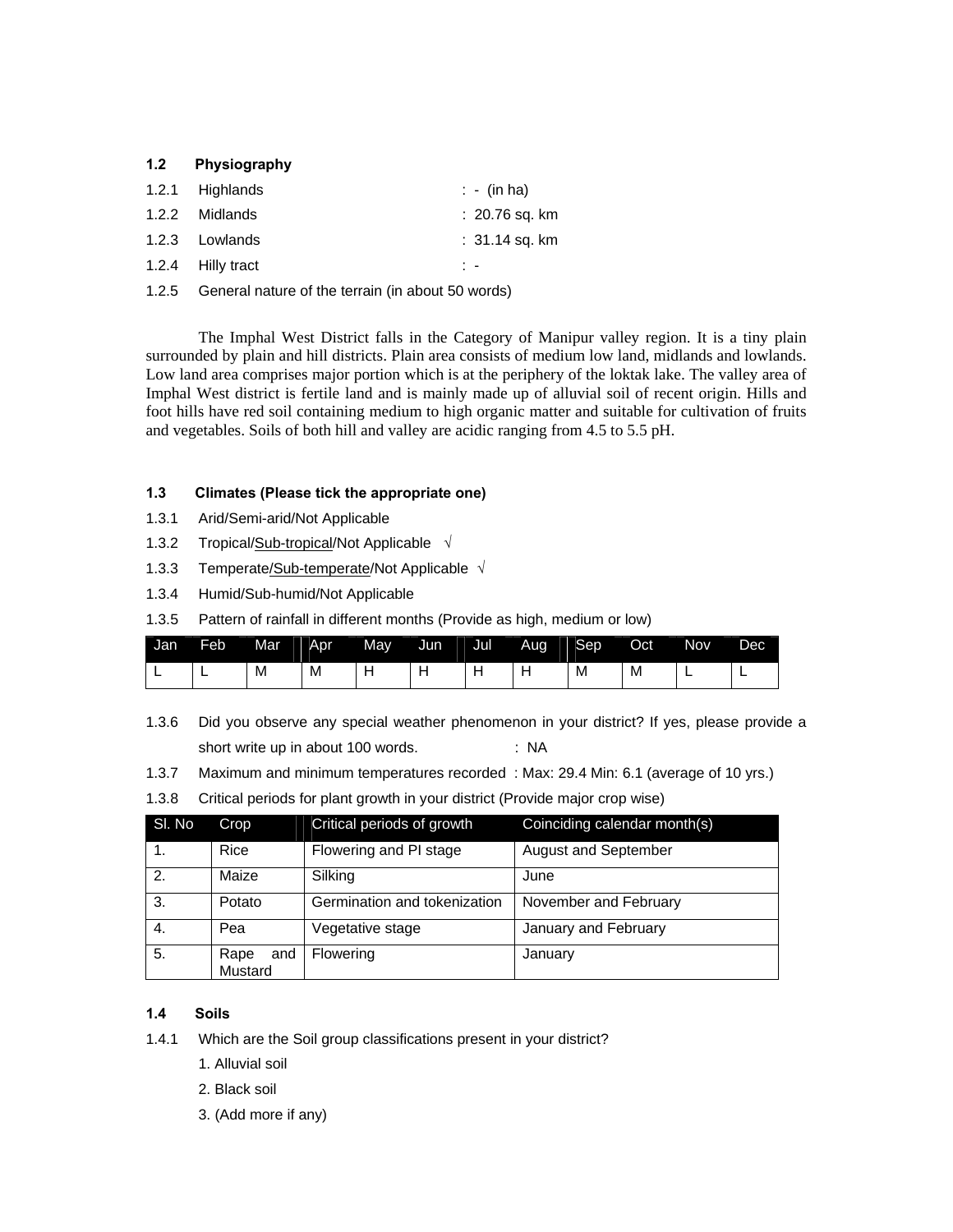| 1.4.2 | <b>Black soils</b>                 | : Present (NA ha) / Not Present |
|-------|------------------------------------|---------------------------------|
| 1.4.3 | Red soils                          | : Present (NA ha) / Not Present |
| 1.4.4 | Alluvial soils                     | : Present (NA ha) / Not Present |
| 1.4.5 | Sandy soils                        | : Present (NA ha) / Not Present |
| 1.4.6 | Laterite soils                     | : Present (NA ha) / Not Present |
| 1.4.7 | Saline and alkaline soils          | : Present (NA ha) / Not Present |
| 1.4.8 | Acid soils                         | : Present (NA ha) / Not Present |
| 1.4.9 | Soil fertility status (in general) | : High/Medium/Low $\sqrt{}$     |

# **1.5 Irrigation**

| 1.5.1 | Area under irrigation | : 2734.46 ha |
|-------|-----------------------|--------------|
| 1.5.2 | Irrigation potential  | : Nil ha     |
| 1.5.3 | Source of irrigation  |              |
|       | 1. Rivers             | : NA nos     |
|       | 2. Tanks              | : NA nos     |
|       | 3. Open wells         | : NA nos     |
|       | 4. Bore wells         | : NA nos     |
|       | 5. Any other sources  |              |
|       | River lift irrigation | : 1266 nos.  |
|       | Canal                 | : 2629 nos.  |
|       |                       |              |

# **1.6 Land use and Cropping intensity**

|       | 1.6.1 Gross cropped area     | : 28241.46 ha |
|-------|------------------------------|---------------|
|       | 1.6.2 Net Area sown          | : 21236.40 ha |
|       | 1.6.3 Fallow lands           | : 13.60 ha    |
|       | 1.6.4 Cultivable waste lands | : 235 ha      |
|       | 1.6.5 Forest cover           | : NA          |
| 1.6.6 | Barren lands                 | : NA          |
|       | 1.6.7 Cropping intensity     | :136.7        |

# **1.7 Major Crops**

1.7.1 Principal crops, area, production and productivity (Please don't change the units specified below)

| SI. No | <b>Principal Crops</b> | Area (in ha) | (in)<br>Production<br>tones)<br>$(1$ ton= $1000$ kg) | Productivity<br>(kg/ha) |
|--------|------------------------|--------------|------------------------------------------------------|-------------------------|
| 1.     | Pre-kharif rice        | 5190         | 12870                                                | 2480                    |
| 2.     | Main kharif rice       | 33720        | 122970                                               | 3860                    |
| 3.     | Maize                  | 740          | 1280                                                 | 1730                    |
| 4.     | Kharif pulses          | 270          | 350                                                  | 1300                    |
| 5.     | Rabi pulses            | 2590         | 3170                                                 | 770                     |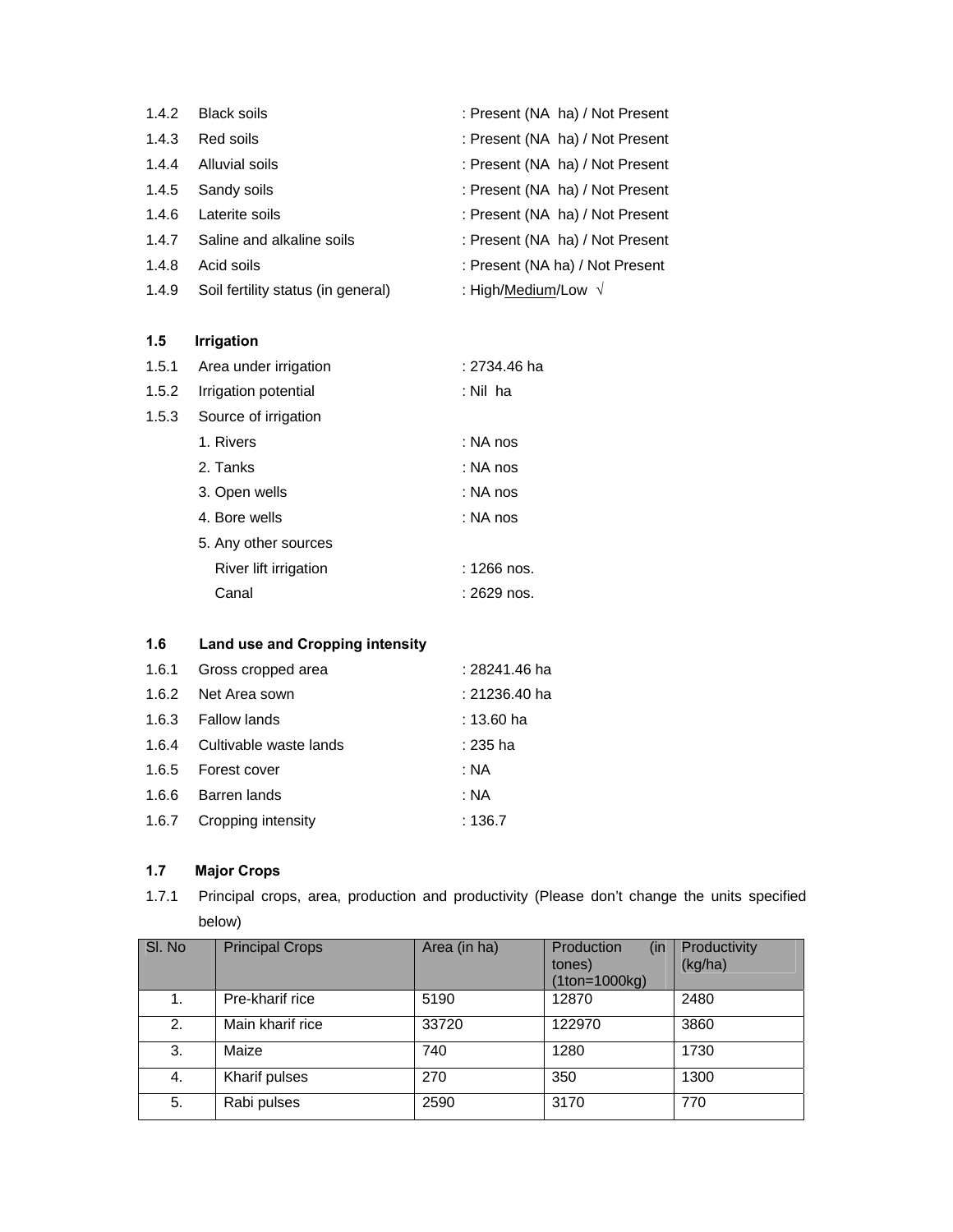| 6.  | Kharif oilseeds | 1070 | 920   | 860   |
|-----|-----------------|------|-------|-------|
| 7.  | Rabi oilseeds   | 2280 | 1350  | 590   |
| 8.  | Sugarcane       | 790  | 43390 | 54920 |
| 9.  | Potato          | 890  | 7100  | 7980  |
| 10. | Pineapple       | 195  | 1365  | 1430  |
| 11. | Banana          | 190  | 1330  | 1430  |
| 12. | Cabbage         | 180  | 2232  | 12400 |
| 13. | Chilly          | 1000 | 4000  | 4000  |

| 1.7.2 | Crop rotations followed     | : 1. rice-fish culture                       |
|-------|-----------------------------|----------------------------------------------|
|       |                             | 2. rice-mustard-potato                       |
|       |                             | 3. rice-winter vegetables                    |
| 1.7.3 | Crop sequences followed     | : 1. rice-rice-mustard-maize                 |
|       |                             | 2. maize-pea-bean                            |
|       |                             | 3. rice-potato-rice                          |
| 1.7.4 | Inter-cropping done, if any | : 1. maize:potato                            |
|       |                             | 2. pineapple :groundnut :                    |
|       |                             | 3. maize : soybean                           |
| 1.7.5 | Mixed cropping done, if any | $: 1.$ Pea+mustard                           |
|       |                             | 2. Maize+bean                                |
|       |                             | 3. Tree bean (Perkia roxburghii) + pineapple |
| 1.7.6 | Catch crops grown, if any   | : 1. sugarcane                               |
|       |                             | 2. potato                                    |

# **1.8 Socio-economic Characteristics, Land Holding Pattern**

| 1.8.1 | Average size of land holdings            | : 1 ha                                             |  |  |
|-------|------------------------------------------|----------------------------------------------------|--|--|
| 1.8.2 | Average fragmentation intensity          | : NA nos (ie a holding gets fragmented to          |  |  |
|       | this many nos)                           |                                                    |  |  |
| 1.8.3 | Existing land tenure system(s)           | : Wholly owned, wholly leased in, partly owned and |  |  |
|       | partly leased, wholly otherwise operated |                                                    |  |  |
| 1.8.4 | Source(s) of finance for farming         | : Rank 1. Local money lender                       |  |  |
|       |                                          | Rank 2. Private banks                              |  |  |
|       |                                          | Rank 3. govt./nationalized banks                   |  |  |
| 1.8.5 | Main source of income for farmers        | : Rank 1.Farming                                   |  |  |
|       |                                          | Rank 2. Daily wage earning                         |  |  |
|       |                                          | Rank 3. Weaving                                    |  |  |
| 1.8.6 | Commercial commodities produced          | : Rank 1. Rice                                     |  |  |
|       |                                          | Rank 2. Vegetables                                 |  |  |
|       |                                          | Rank 3. Handloom products                          |  |  |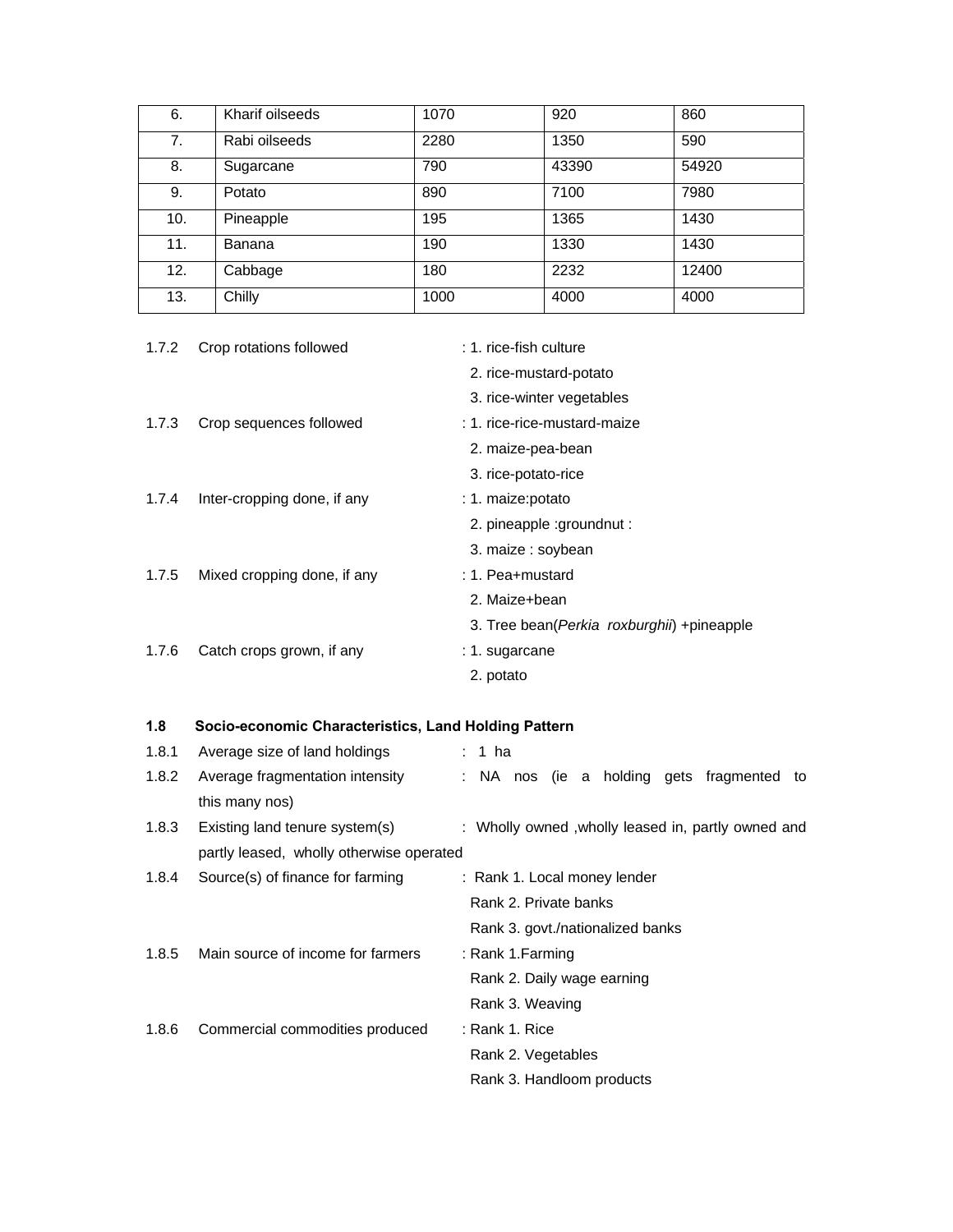|       | $\frac{1}{2}$ and may move y and mpositioned available in your diver |                           |                  |
|-------|----------------------------------------------------------------------|---------------------------|------------------|
| 1.9.1 | Number of tractors                                                   |                           | $: 249$ nos.     |
| 1.9.2 | Number of power tillers                                              |                           | $:510$ nos.      |
| 1.9.3 | Number of carts                                                      | : 2368 nos.               |                  |
| 1.9.4 | Types of implements-Ploughs                                          |                           | : 3962 nos.      |
|       |                                                                      | <b>Cultivators</b>        | : 4042 nos.      |
|       |                                                                      | Discs                     | : Nil nos.       |
|       |                                                                      | <b>Harrows</b>            | : 494 nos.       |
|       |                                                                      | Others Leveler: 4292 nos. |                  |
| 1.9.5 | Pumps (Oil and electrical)                                           |                           | : 685 & 747 nos. |
| 1.9.6 | Harvesters and Threshers                                             |                           | : Nil & Nil nos. |
| 1.9.7 | Sprayers and Dusters                                                 |                           | : 2423 nos.      |

## **1.10 Livestock**

| 1.10.1 Cattle |                           | : 54139 nos.           |
|---------------|---------------------------|------------------------|
|               | 1.10.2 Buffaloes          | : 2961 nos.            |
|               | 1.10.3 Sheep and goats    | : 1114 & 2578 nos.     |
| 1.10.4 Pigs   |                           | : 83940 nos.           |
|               | 1.10.5 Poultry and ducks  | : 576172 & 467355 nos. |
|               | 1.10.6 Production of milk | : 10400 lit.           |
|               | 1.10.7 Production of meat | : 115887 ton           |
|               | 1.10.8 Production of eggs | : 188590 lakhs.        |
|               | 1.10.9 Production of wool | : NIL                  |

# **1.11 Livestock holding patterns**

1.11.1 Livestock holding pattern for big farmers

| SI. No | Animal/ bird | Average nos. possessed | Rank according to<br>nos. possessed |
|--------|--------------|------------------------|-------------------------------------|
|        | NA           | <b>NA</b>              | <b>NA</b>                           |
| 2.     | NA           | <b>NA</b>              | <b>NA</b>                           |
| 3.     | NA           | <b>NA</b>              | <b>NA</b>                           |
| 4.     | NA           | <b>NA</b>              | <b>NA</b>                           |
| 5.     | NA           | <b>NA</b>              | <b>NA</b>                           |

1.11.2 Livestock holding pattern for small farmers

| SI. No | Animal/ bird | Average nos. possessed | Rank according to<br>nos. possessed |
|--------|--------------|------------------------|-------------------------------------|
|        | NA           | NA                     | ΝA                                  |

# **1.9 Farm Machinery and Implements available in your district**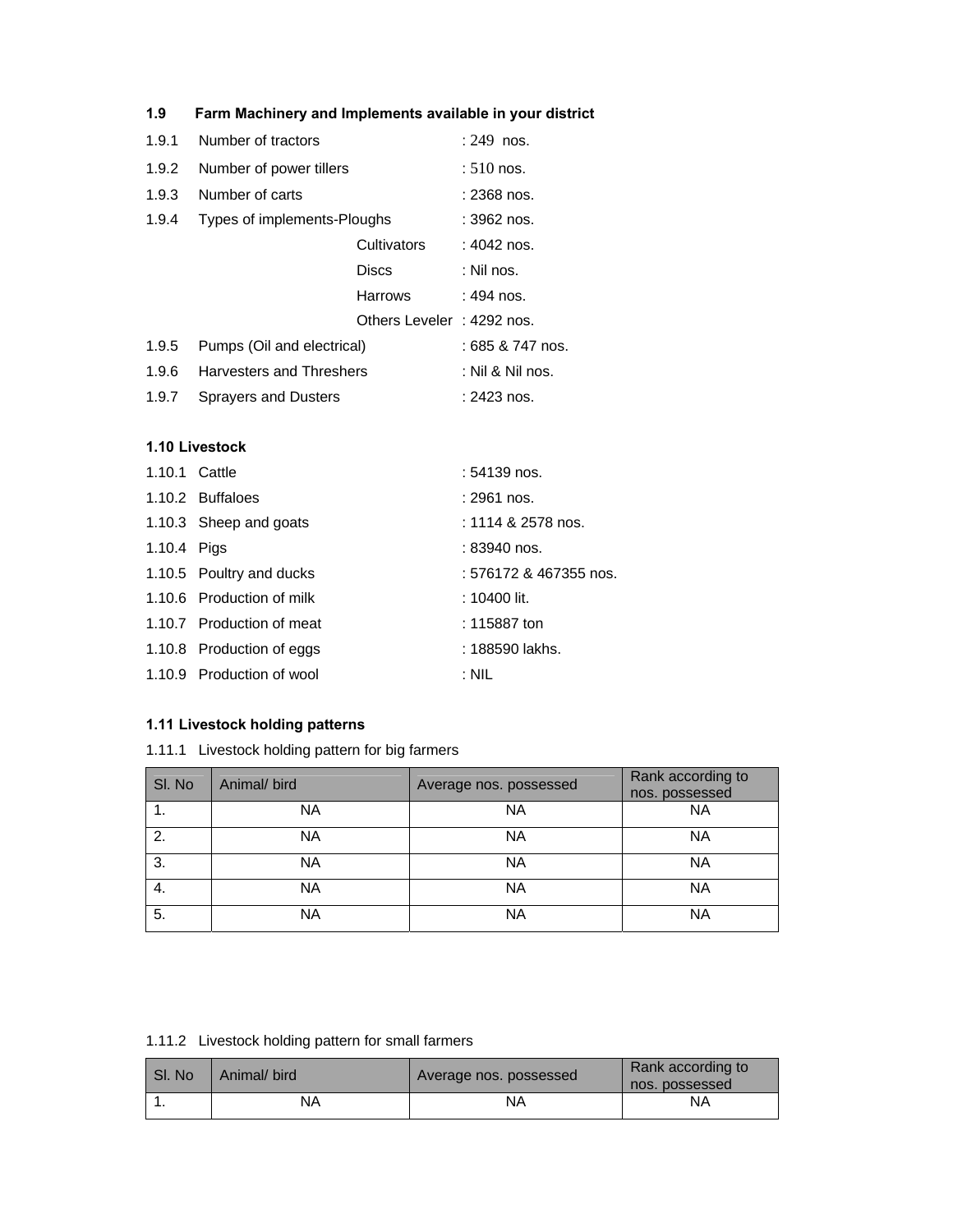| ◠       | <b>NA</b> | <b>NA</b> | <b>NA</b> |
|---------|-----------|-----------|-----------|
| ົ<br>o. | NA        | <b>NA</b> | <b>NA</b> |
| 4.      | <b>NA</b> | <b>NA</b> | <b>NA</b> |
| 5.      | <b>NA</b> | <b>NA</b> | <b>NA</b> |

1.11.3 Livestock holding pattern for marginal farmers

| SI. No | Animal/ bird | Average nos. possessed | Rank according to<br>nos. possessed |
|--------|--------------|------------------------|-------------------------------------|
|        | <b>NA</b>    | <b>NA</b>              | <b>NA</b>                           |
| 2.     | <b>NA</b>    | <b>NA</b>              | <b>NA</b>                           |
| 3.     | NA           | <b>NA</b>              | <b>NA</b>                           |
| 4.     | NA           | <b>NA</b>              | <b>NA</b>                           |
| 5.     | NA           | <b>NA</b>              | <b>NA</b>                           |

1.11.4 Livestock holding pattern for agricultural laborers

| SI. No | Animal/ bird | Average nos. possessed | Rank according to<br>nos. possessed |
|--------|--------------|------------------------|-------------------------------------|
|        | NA           | ΝA                     | <b>NA</b>                           |
| 2.     | NA           | <b>NA</b>              | <b>NA</b>                           |
| 3.     | NA.          | <b>NA</b>              | <b>NA</b>                           |
| 4.     | <b>NA</b>    | <b>NA</b>              | <b>NA</b>                           |
| 5.     | NA           | <b>NA</b>              | <b>NA</b>                           |

Average yields of various animals and bird in your district.

| SI. No | Animal/bird         | Average yield (Specify Units) |
|--------|---------------------|-------------------------------|
|        | Cross bred cow milk | 7923 lit//day                 |
| 2.     | Indigenous cow milk | 1437 lit//day                 |
| 3.     | Buffalo milk        | 3342 lit//day                 |
| 4.     | Fowl and ducks eggs | 51668.49 nos./day             |
| 5.     |                     |                               |

# **1.12 Research Resources**

- 1.12.1 Number of research stations : 4 nos
- 1.12.2 Number of ICAR institutes/substations : 1 nos
- 1.12.3 Number of state seed farms : Nil
- 1.12.4 Number of private seed farms : Nil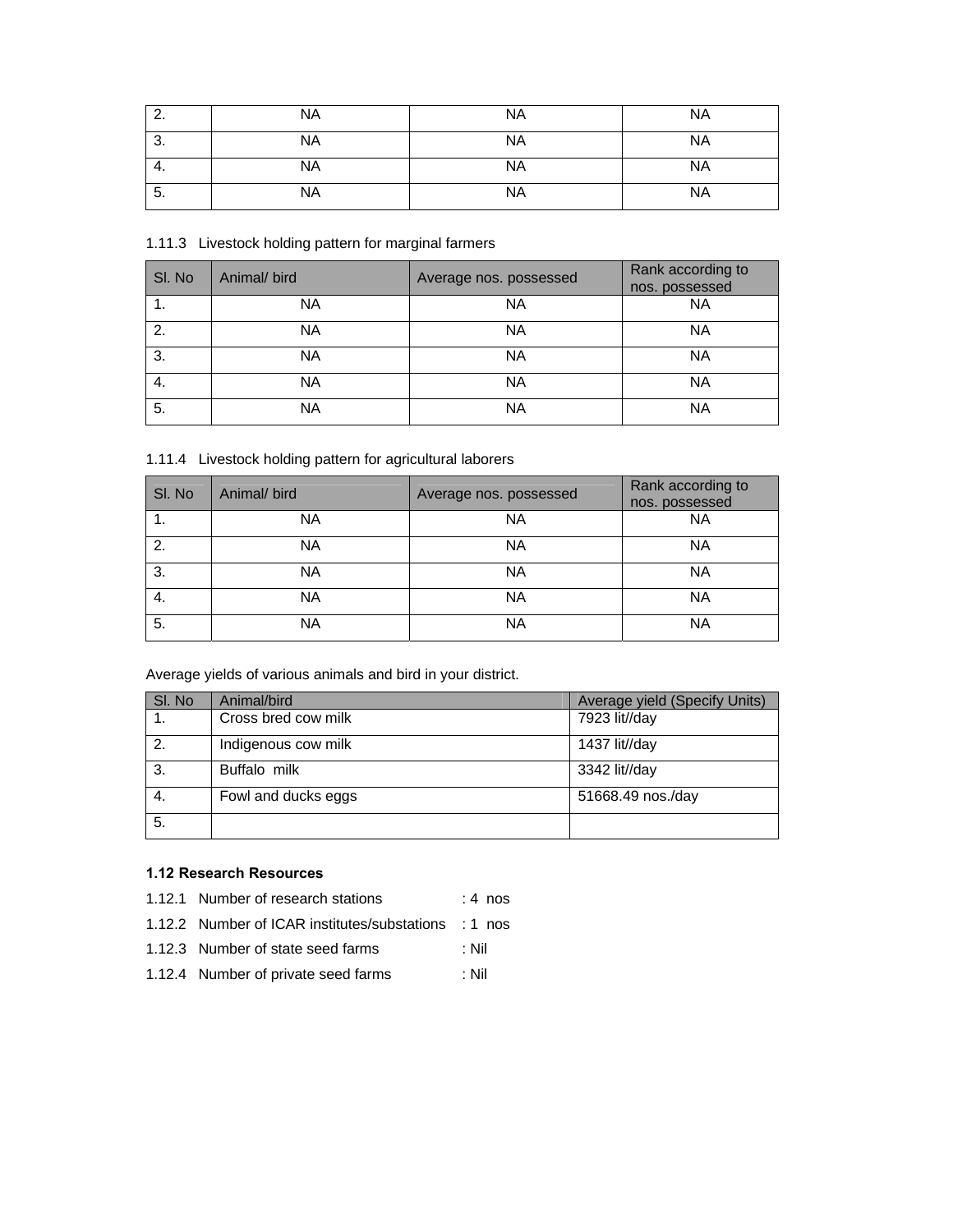## **1.13 Agricultural Marketing Status and Constraints**

1.13.1 Ways of disposal of farm produce and by-products

| SI. No | Major Farm<br>produce | Marketing channel                     | Bye product (if any) | Marketing channel |
|--------|-----------------------|---------------------------------------|----------------------|-------------------|
| 1.     | Rice                  | Local                                 | <b>Straw</b>         | Local             |
| 2.     | Maize                 | Local                                 | <b>Stem</b>          | Local             |
| 3.     | Potato                | Local                                 | ۰                    |                   |
| 4.     | Sugarcane             | Local                                 |                      |                   |
| 5.     | Vegetables            | &<br>Local<br>neighboring<br>satiates |                      |                   |
| 6.     | Oilseed & pulses      | Local                                 | ۰                    |                   |

1.13.2 Market types – whole sale and retail markets in your district

| a. Wholesale markets |  |  |
|----------------------|--|--|
| b. Retail markets    |  |  |

# 1.13.3 Major modes of transport to market:

- 1. Trucks
- 2. Bus
- 3. Taxi
- 1.13.4 Available/commonly used conveyance facilities (roads/waterways) to market :
	- 1. Roads
	- $2.$
	- $3.$
	- $4.$

### **1.14 Agro-climatic Zones (map to be collected and added with)**

- 1.14.1 Various zones in your state :
	- 1. Sub Himalayan Humid Region Zone III
	- 2. Sub- temperate
	- 3. Sub-Subtropical
- 1.14.2 List the various zones in your district :
	- 1. Sub- temperate
	- 2. Sub-Subtropical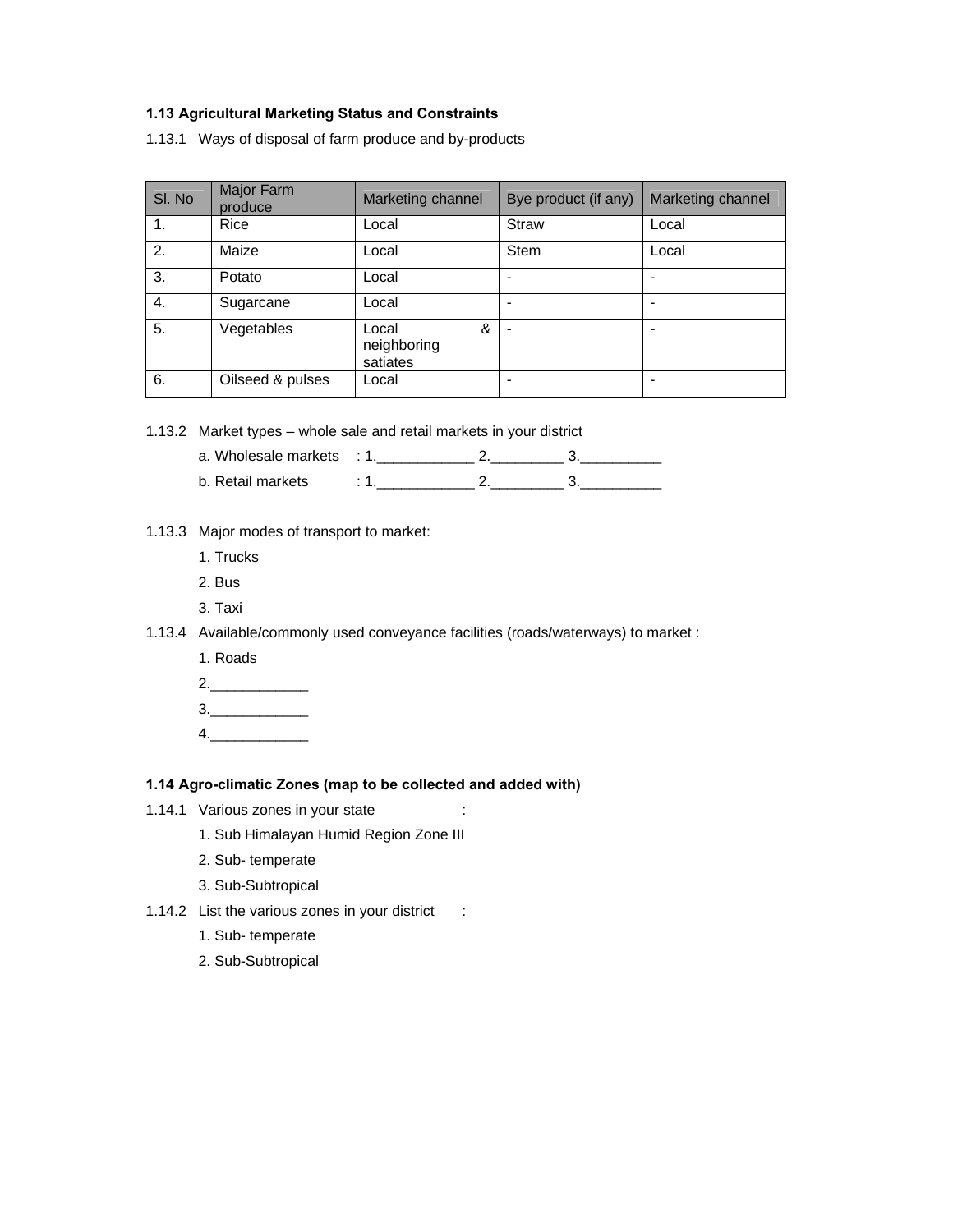## **2. Farming systems in the district**

Agri. and Horti. based farming system

## **2.1 Basis/Criteria for identifying farming systems:**

Each farming system must be homogeneous, in general for the following.

- 1. Soils Black soil, alluvial soil
- 2. Rainfall- 119.2 mm/yr.
- 3. Physiography- Midland(40%) and low land (60%)
- 4. Altitude- 775 m
- 5. Irrigation pattern- canal and rainfed
- 6. Temperature- Max. 29.4 Min. 6.1

## **2.2 Summary of farming Systems**

Based on the criteria listed under the above items, classify the agro-ecological situation into homogeneous farming situations and thus may be furnished in a table as shown below.

| Farming<br>system                         | <b>Soils</b>             | Rainfall   | <b>Altitude</b> | Principal<br>crops/breeds                                                                              | Important features                                                                                             | Location<br>(area),<br>extent of<br>area in<br>ha. |
|-------------------------------------------|--------------------------|------------|-----------------|--------------------------------------------------------------------------------------------------------|----------------------------------------------------------------------------------------------------------------|----------------------------------------------------|
| 1. Agriculture<br>based<br>system         | Alluvial                 | 119.2m/yr. | 775 m           | Rice,<br>potato,<br>pea,<br>rape seed mustard,<br>maize, black gram,                                   | Medium soil fertility<br>, medium acidity and<br>pain valley land                                              | <b>NA</b>                                          |
| 2.<br>Horticulture<br>based<br>system     | Alluvial                 | 119.2m/yr. | 775 m           | Rice,<br>Pea,<br>cole<br>beans,<br>crops,<br>solanecious<br>crops,<br>colocasia,<br>alocasia.<br>alium | Medium soil fertility<br>, medium acidity and<br>pain valley land                                              | <b>NA</b>                                          |
| 3. Agriculture<br>based<br>system         | Red<br>lateritic<br>soil | 119.2m/yr. | 800 m           | Groundnut, soybean,<br>rice bean, maize, red<br>gram, black gram                                       | Medium soil fertility<br>, medium acidity and<br>foot hill with gentle<br>slope                                | <b>NA</b>                                          |
| $\overline{4}$ .<br>Horticulture<br>based | Red<br>lateritic<br>soil | 119.2m/yr. | 800 m           | cucurbits, pineapple,<br>cole<br>tuber<br>crops,<br>turmeric,<br>crops.<br>zinger etc                  | -do-                                                                                                           | <b>NA</b>                                          |
| 5. Fish based                             | Pit soil                 | 119.2m/yr. | 775 m           | Rice, fish, makhana                                                                                    | Medium soil fertility<br>, medium acidity and<br>plain valley land at<br>periphery<br>the<br>οf<br>loktak lake |                                                    |

### **2.3 Agricultural characteristics of each farming System**

(Classify and arrange the data collected in Part-I into Farming system wise under the following headings given below. The pattern followed under part – I can be repeated here for compilation)

- 2.3.1 Boundaries of the FS -
- 2.3.2 Soils under the FS Alluavial, Pit soil and Red lateritic soil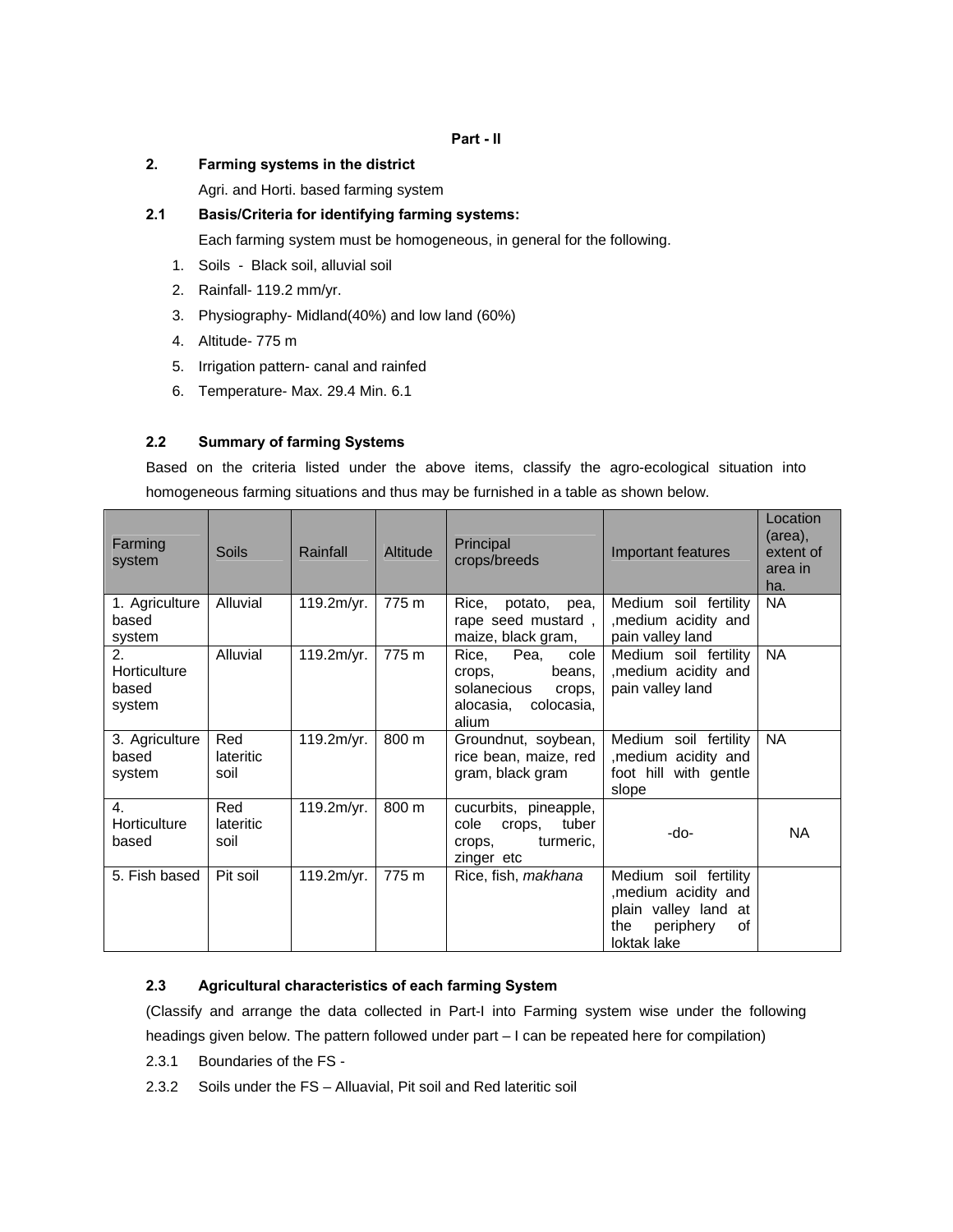- 2.3.3 Climates under the FS- Sub-temperate and Sub-tropical
- 2.3.4 Physiography under the FS-
- 2.3.5 Irrigation facilities under the FS- Cannal and raifed
- 2.3.6 Major crops and cropping intensity under the FS- Rice, rapeseed mustard, vegetable and pea. (136.7%)
- 2.3.7 Major cropping systems under the FS- Rice based and vegetable based
- 2.3.8 Land use pattern under the FS-
- 2.3.9 Land holding pattern under the FS- Wholly leased in, partly owned and partly leased, wholly otherwise operated
- 2.3.10 Populations and socio-economic characteristics under the FS
- 2.3.11 Adoption pattern for each crop/breed/other technology under the FS
- 2.3.12 General production constraints for each crop under the FS- Lack of irrigation facility

 **In the same fashion the required information may be furnished for all farming systems. After identifying constraints/gaps (technology/extension) under each farming system, the priorities have to be delineated and the development strategy in form of action plan has to be prepared and presented below.** 

### **2.4 Research Priorities and Strategy**

2.4.1 Research gaps identified for each farming system and crop

| SI. No | <b>Farming system</b> | Crops under the FS           | Research gaps identified      |
|--------|-----------------------|------------------------------|-------------------------------|
|        | Agriculture<br>based  | Rice, maize, soybean, field  | Need for quality HYV seeds    |
|        | svstem                | pea, rape seed mustard.      | and agro-techniques.          |
| 2.     | Horticulture<br>based | Cole<br>cucurbits,<br>crops. | Need for quality HYV seeds    |
|        | system                | solanacous crops             | integrated pest<br>and<br>and |
|        |                       |                              | disease management            |
| 3.     | Fish based            | Rice, Makhana and fishery    | Integrated farming, suitable  |
|        |                       |                              | rice variety for the specific |
|        |                       |                              | farming system.               |

#### 2.4.2 Research priorities finalized for each farming system and crop

| SI. No           | Farming system                  | Crops under the FS                 | Research priorities finalised                                                    |  |
|------------------|---------------------------------|------------------------------------|----------------------------------------------------------------------------------|--|
| $\overline{1}$ . | Agriculture<br>based<br>system  | pea, rape seed mustard.            | Rice, maize, soybean, field   HYV of rice, oil seed and<br>pulses and HQPM maize |  |
| 2.               | Horticulture<br>based<br>system | Cole<br>corps,<br>solanacous crops | cucurbits, HYV seeds and integrated<br>disease<br>pest<br>and<br>management      |  |
| 3.               | Fish based                      | Rice, Makhana and fishery          | Integrated farming, suitable<br>rice variety for the specific<br>farming system. |  |

### 2.4.3 Research strategy proposed for each farming system and crop

| SI. No. | <b>Farming system</b> |       | Crops under the FS                  |                  |  | Research strategy proposed             |
|---------|-----------------------|-------|-------------------------------------|------------------|--|----------------------------------------|
|         | Agriculture           |       | based   Rice, maize, soybean, field |                  |  | OFT and feed back to ICAR              |
|         | svstem                |       | pea, rape seed mustard.             |                  |  | for research                           |
| 2.      | Horticulture          | based | l Cole                              | corps.           |  | cucurbits,   OFT and feed back to ICAR |
|         | svstem                |       |                                     | solanacous crops |  | for research                           |
| 3.      | Fish based            |       | Rice, Makhana and fishery           |                  |  | OFT and feed back to ICAR              |
|         |                       |       |                                     |                  |  | for research                           |